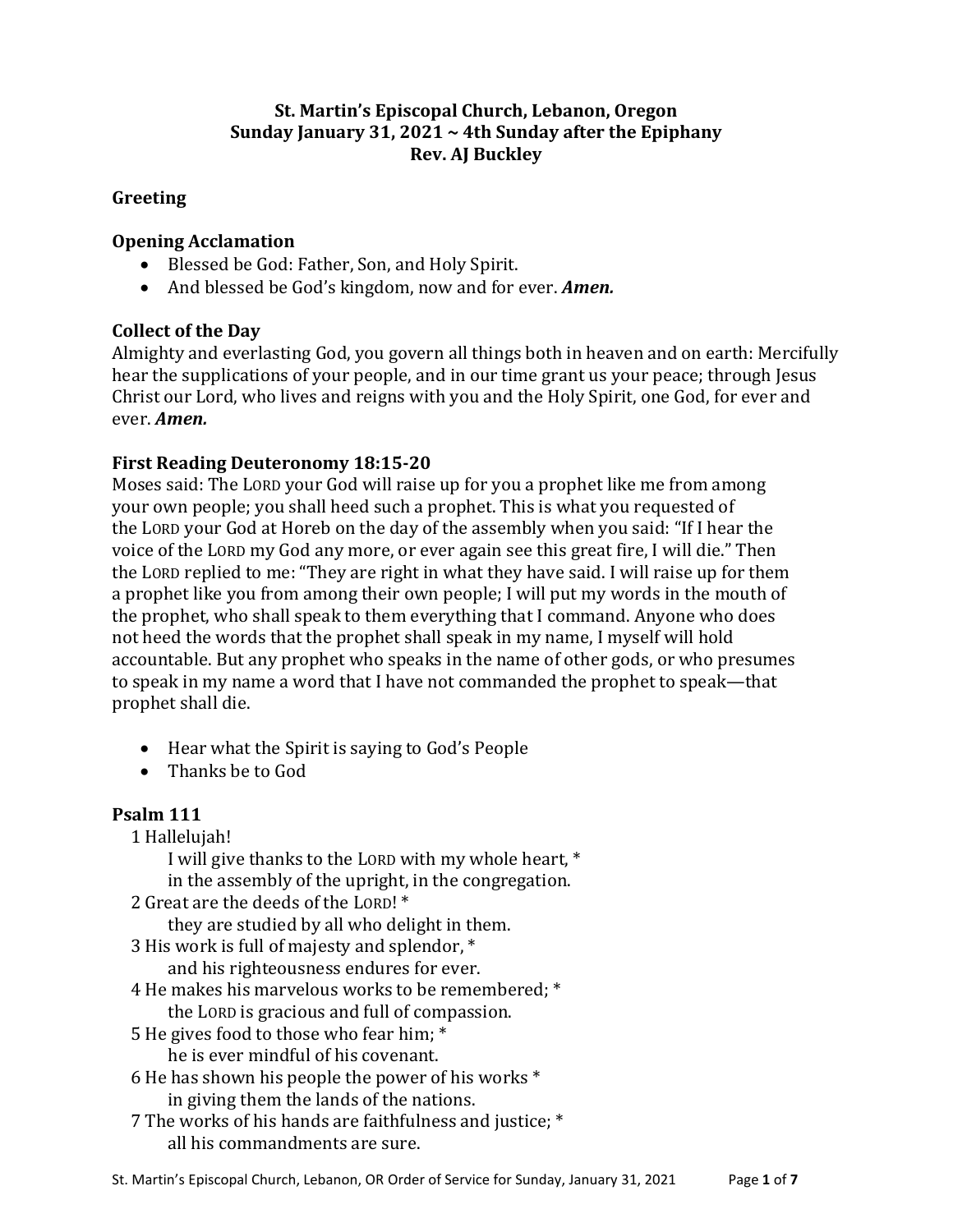- 8 They stand fast for ever and ever, \* because they are done in truth and equity.
- 9 He sent redemption to his people; he commanded his covenant for ever; \* holy and awesome is his Name.
- 10 The fear of the LORD is the beginning of wisdom; \* those who act accordingly have a good understanding; his praise endures for ever.

# **Second Lesson – 1 Corinthians 8:1-13**

Now concerning food sacrificed to idols: we know that "all of us possess knowledge." Knowledge puffs up, but love builds up. Anyone who claims to know something does not yet have the necessary knowledge; but anyone who loves God is known by him. Hence, as to the eating of food offered to idols, we know that "no idol in the world really exists," and that "there is no God but one." Indeed, even though there may be socalled gods in heaven or on earth—as in fact there are many gods and many lords yet for us there is one God, the Father, from whom are all things and for whom we exist, and one Lord, Jesus Christ, through whom are all things and through whom we exist.

It is not everyone, however, who has this knowledge. Since some have become so accustomed to idols until now, they still think of the food they eat as food offered to an idol; and their conscience, being weak, is defiled. "Food will not bring us close to God." We are no worse off if we do not eat, and no better off if we do. But take care that this liberty of yours does not somehow become a stumbling block to the weak. For if others see you, who possess knowledge, eating in the temple of an idol, might they not, since their conscience is weak, be encouraged to the point of eating food sacrificed to idols? So by your knowledge those weak believers for whom Christ died are destroyed. But when you thus sin against members of your family, and wound their conscience when it is weak, you sin against Christ. Therefore, if food is a cause of their falling, I will never eat meat, so that I may not cause one of them to fall.

- Hear what the Spirit is saying to God's People
- Thanks be to God

# **The Holy Gospel of our Lord Jesus Christ, according to Mark 1:21-28**

Jesus and his disciples went to Capernaum; and when the sabbath came, he entered the synagogue and taught. They were astounded at his teaching, for he taught them as one having authority, and not as the scribes. Just then there was in their synagogue a man with an unclean spirit, and he cried out, "What have you to do with us, Jesus of Nazareth? Have you come to destroy us? I know who you are, the Holy One of God." But Jesus rebuked him, saying, "Be silent, and come out of him!" And the unclean spirit, convulsing him and crying with a loud voice, came out of him. They were all amazed, and they kept on asking one another, "What is this? A new teaching—with authority! He commands even the unclean spirits, and they obey him." At once his fame began to spread throughout the surrounding region of Galilee.

- This is the Gospel of the Lord.
- Thanks be to God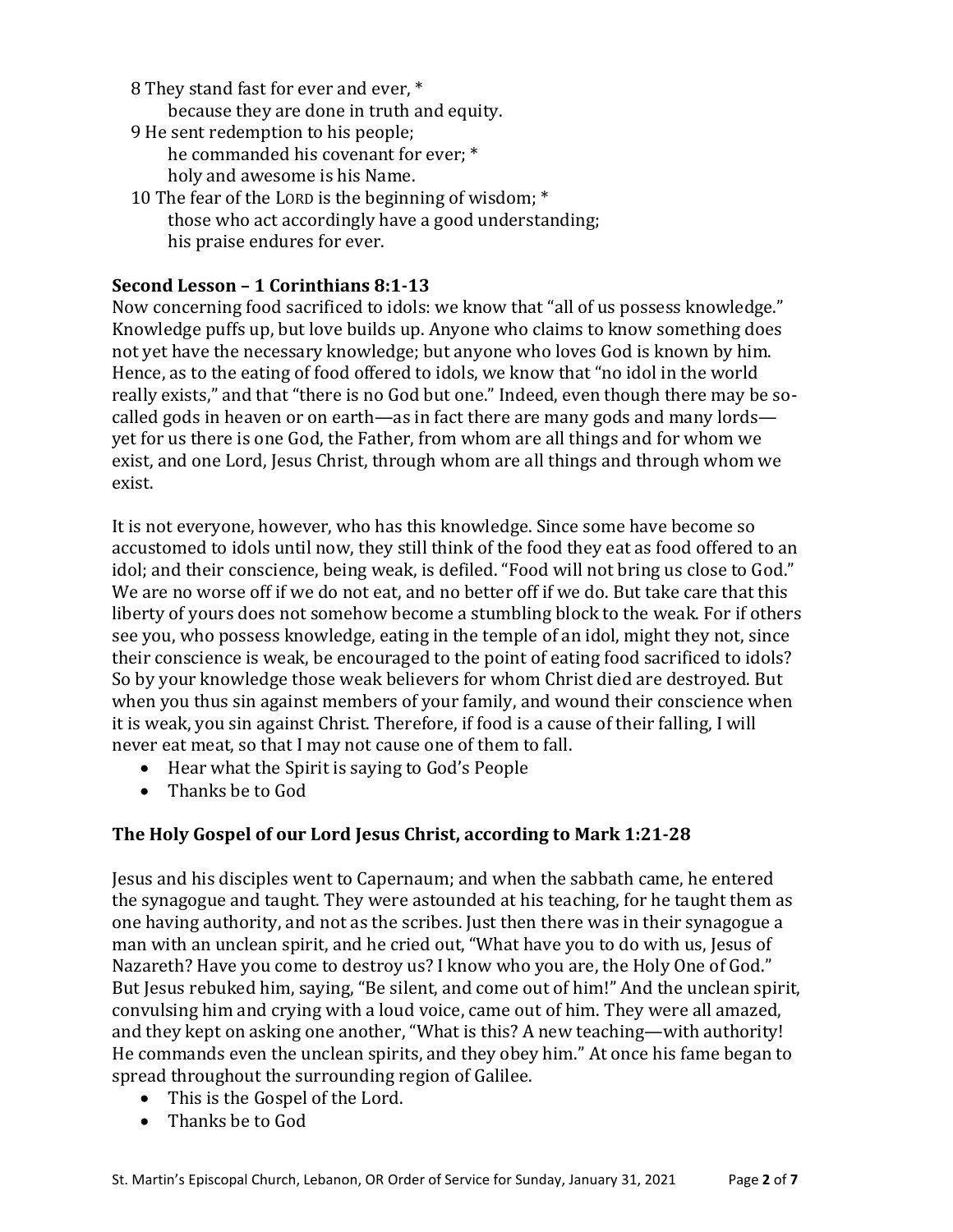# "*They were astounded at his teaching, for he taught them as one having authority, and not as the scribe*s."

Jesus taught with a power and conviction that is reserved for the prophets, apostles, and God. This scene depicts Jesus as teacher, prophet and healer. These threefold roles are the defining characteristics of Jesus. It was more than a recitation of the Scripture, as scribes might do, it was the wisdom and conviction with which Jesus taught. The ferocity of his love and dedication was and is astounding. It's no wonder he caused a stir.

It's what he did with the power given to him by God that is astounding. He didn't use it for self-gain, he used it to command demons and free this man from possession.

Authority and power are tricky things. They can easily corrupt. They can puff up, just like Paul describes knowledge, rather than build up--as Paul describes love. Oregonians can be described as folks who don't really respond well to authority figures. It's understandable to be that way when it can be hard to trust those in authority to make wise decisions. Because of this aversion to power and authority, Jesus is often seen more as a regular guy, a friend, a brother than as a teacher, prophet, and healer, let alone as an authority figure. I think it'd be fair to say we are mildly allergic to authority. Authority is often described as something that has to do with knowledge. For example, we use the phrase, "an authority on the subject" which is to say they're knowledgeable about the topic at hand. Knowledge, has been said, to be a kind of power in and of itself. I believe there is some Truth to that. When knowledge is hoarded rather than shared, it can lead to a divide between the haves and have nots. Knowledge, too, can be corrupted. It can be distorted.

All of this is to say our relationship with power and authority is a complicated one. I have been contemplating lately what is our place as Christians when it comes to authority. Is it right for a Christian to have authority and power? And, if so, how do we use it? It's a tricky question. We can see the error of our ways in the belief of Manifest Destiny and the way we treated the native peoples of this land. We believed we were following "God's will."

I was watching a movie this week called *"Wolf Walkers"* set in the late 1600's in Ireland. The authority figure in this movie often cited God's will as a way of an excuse to do some pretty terrible and harmful things to the people of the town, and the wolves of the forest. We have to be careful what we ascribe as God's will. Only God has full and complete knowledge of God's desires for humanity, but Scripture shows us what that might look like. Perhaps it would be fair to say that only God has true Authority and Power. That's the way it needs to be because humans often choose to use power to their own benefit rather than for the good of others.

I think that may be jumping the gun. I don't think we need to throw the baby out with the bathwater so to speak. I have seen the good those who hold authority have done, like Nelson Mandela, or Gandhi, for example. Both could be described as people with authority, and yet, they chose to use it to help others in need. I do, however, think that a Christian's relationship with power and authority needs to be thoroughly considered for biases and preconceived notions. We can do this through prayer and contemplation, but we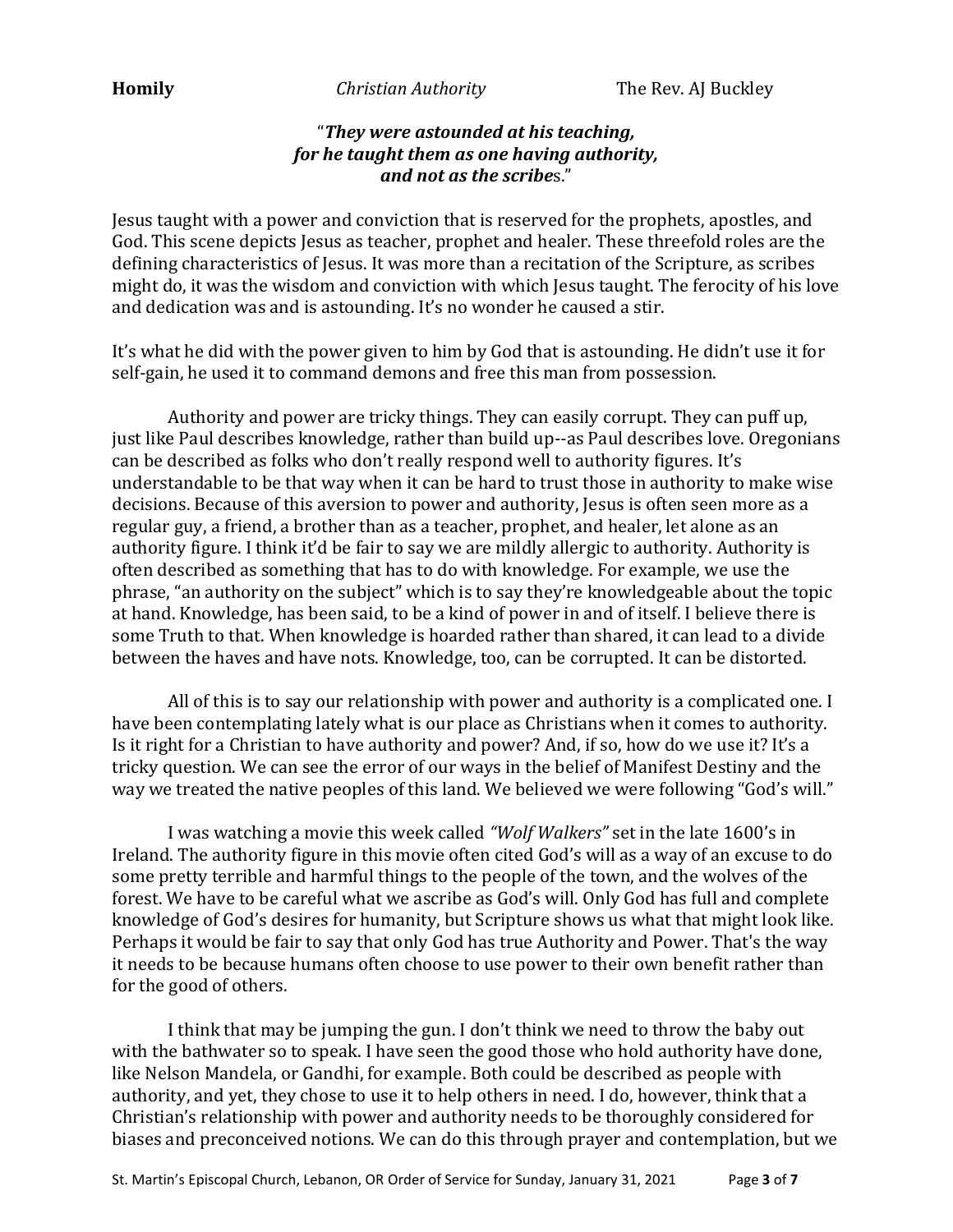also need to hold each other accountable. We need someone who's gonna do that for us; we cannot walk this path alone. If entrusted with authority and power, one needs to be completely attentive and responsive to the motives for the decisions we make with the power given us. For example, as a white person, I need to be aware of the privilege that comes with, and actively seek to change this, and give space to minority voices so that they can speak up, too. These considerations are not to be taken lightly, lives are at stake here. I think Jesus knew that while he was teaching and healing, and we would be wise to remember that now, too. It's in the everyday things--as parents, grandparents, as bosses, as community leaders--that we will find we have the power to make a difference. As Christians, we are called to do so in a way that "respects the dignity of every human being" as our Baptismal Covenant states. We are called to "resist evil, and when we fall into sin, repent…" This is our sacred duty. It isn't easy, but that's why we've got each other to be sounding boards, to be mirrors, to hold one another accountable so that we might be responsive to the needs and concerns of ourselves, our neighbors and God. *Amen.* 

#### Nicene Creed **(BCP p.358)**

We believe in one God, the Father, the Almighty, maker of heaven and earth, of all that is, seen and unseen. We believe in one Lord, Jesus Christ, the only Son of God, eternally begotten of the Father, God from God, Light from Light, true God from true God, begotten, not made, of one Being with the Father. Through him all things were made. For us and for our salvation he came down from heaven: by the power of the Holy Spirit he became incarnate from the Virgin Mary, and was made man. For our sake he was crucified under Pontius Pilate; he suffered death and was buried. On the third day he rose again in accordance with the Scriptures; he ascended into heaven and is seated at the right hand of the Father. He will come again in glory to judge the living and the dead, and his kingdom will have no end. We believe in the Holy Spirit, the Lord, the giver of life, who proceeds from the Father and the Son. With the Father and the Son he is worshiped and glorified. He has spoken through the Prophets. We believe in one holy catholic and apostolic Church. We acknowledge one baptism for the forgiveness of sins. We look for the resurrection of the dead. and the life of the world to come. *Amen.*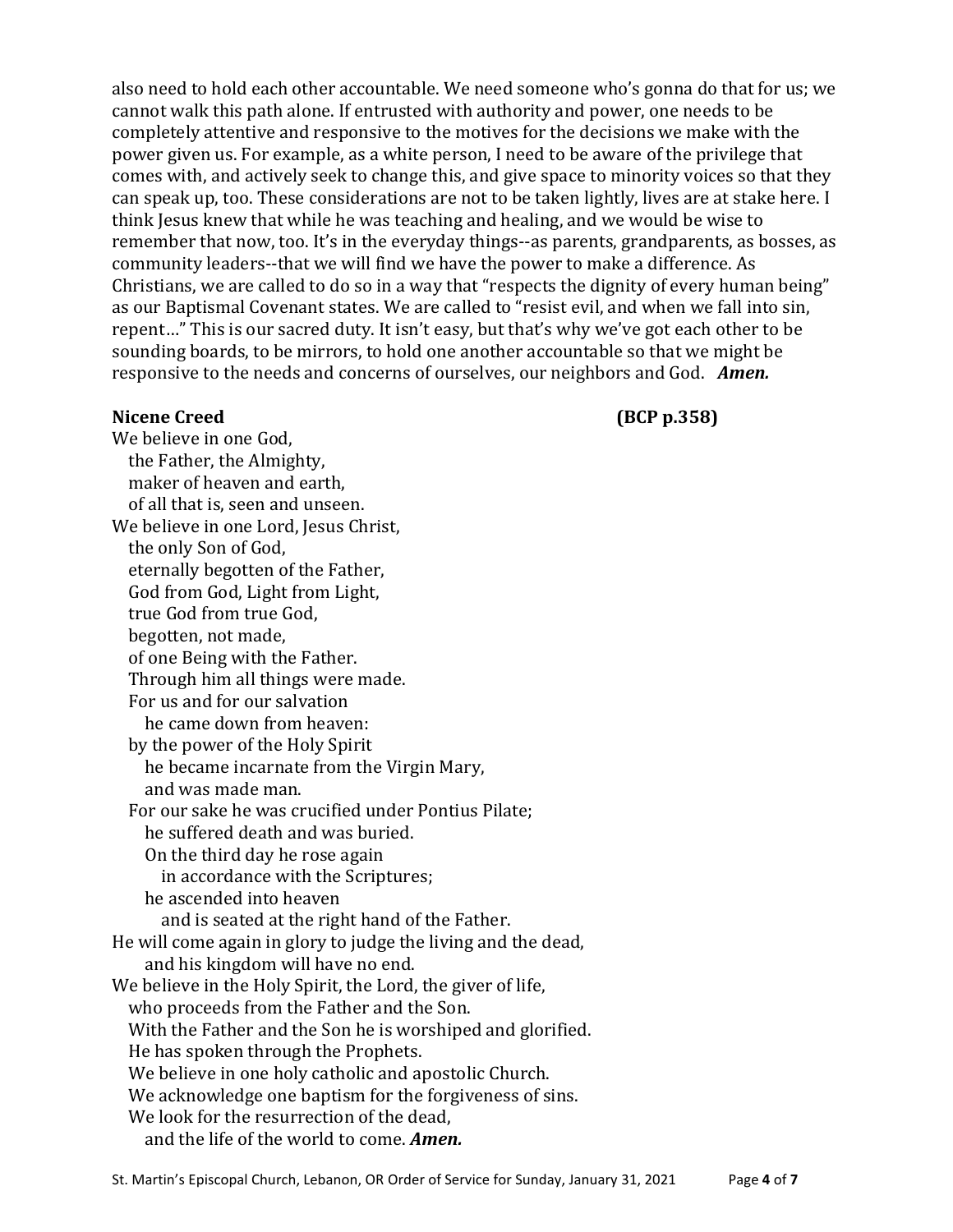## **Special Prayers for Epiphany IV**

*The response is: Lord graciously hear us.*

In the name of Jesus of Nazareth, let us pray for all who need the cleansing power of the Holy One of God. For the church and all who teach the truth of God.

Lord, hear us. *People* Lord, graciously hear us.

For our parish family of St. Martin's that we have the grace to grow into our calling in worship, service, stewardship, and mission.

Lord, hear us. *People* Lord, graciously hear us.

For Michael our Presiding Bishop, Diana our Bishop, for all clergy and all who minister in Christ.

Lord, hear us. *People* Lord, graciously hear us.

For prophets in every land who rebuke the spirits of greed and violence, oppression and despair.

Lord, hear us. *People* Lord, graciously hear us.

For those burdened by anguish or illness, and for those who care for them with love and healing.

Lord, hear us. *People* Lord, graciously hear us.

For married couples and all companions growing together in selfless love.

Lord, hear us. *People* Lord, graciously hear us.

For catechumens experiencing the liberation of the spirit. Lord, hear us. *People* Lord, graciously hear us.

For the faithful departed in the presence of God's holy power, especially for Lee Gibson aka "Catfish" one of our homeless friends who was found in the river in Albany and for all our sisters and brothers on the street; for Jill Namitz, Suzi's sister-in-law, and Jill's brother-inlaw Steve; for Kay's sister Donna Bauer, for Lois Marrow, and Don Woods; for the 400,000+ Americans who have died from Covid, and for all whose names are known to God. May light perpetual shine upon them.

Lord, hear us. *People* Lord, graciously hear us.

For ourselves and all those we love, especially those on our prayer list and those we mention at this time, silently or aloud

Lord, hear us. *People* Lord, graciously hear us.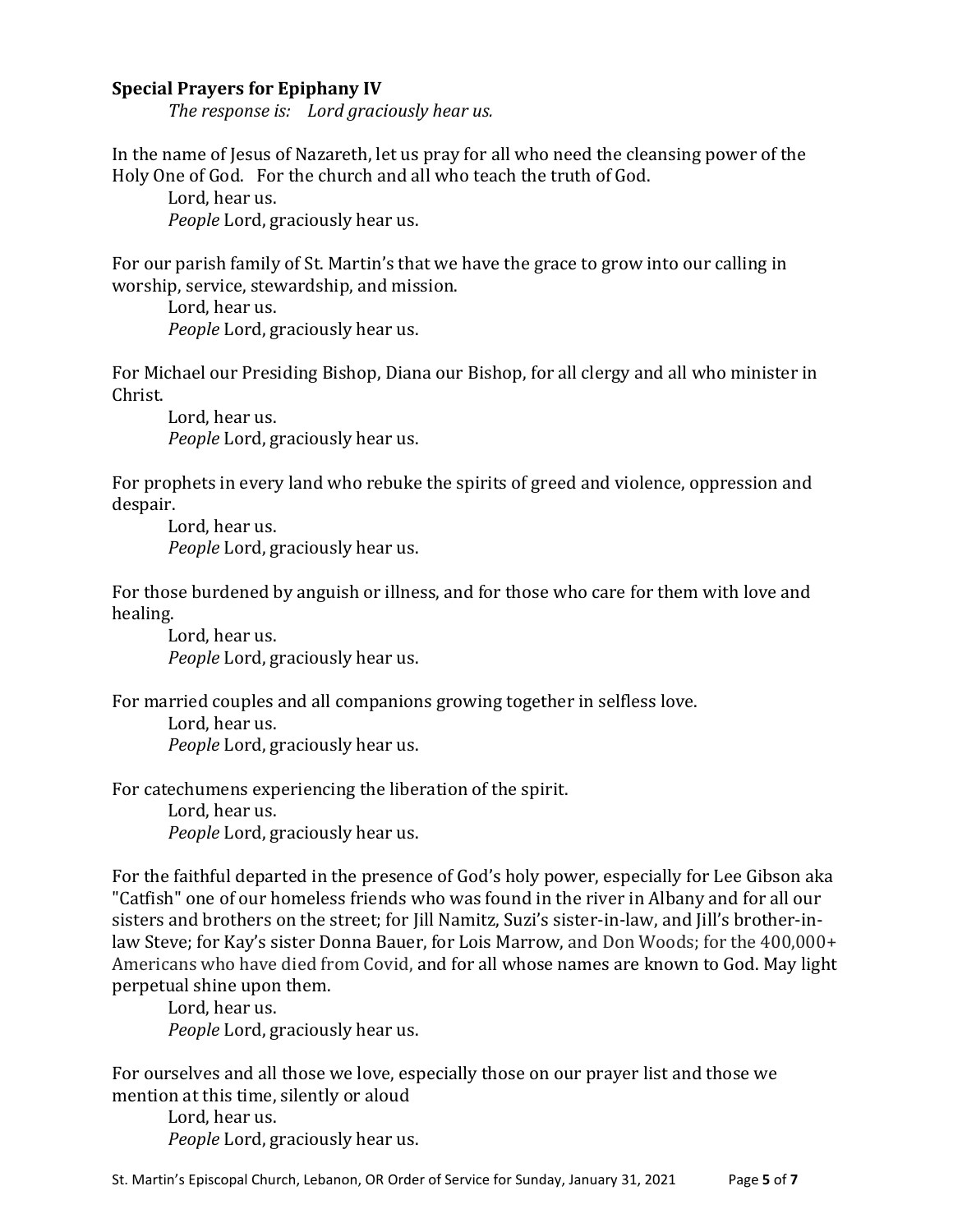God our Teacher, speaking with holy authority, liberating us from the forces of evil: Hear the prayers we offer this day and give us courage as we proclaim your truth; through Jesus Christ our Lord. *Amen.*

## **Confession of Sin & Absolution BCP p. 360**

Let us confess our sins against God and our neighbor.

Most merciful God, we confess that we have sinned against you in thought, word, and deed, by what we have done, and by what we have left undone. We have not loved you with our whole heart; we have not loved our neighbors as ourselves. We are truly sorry and we humbly repent. For the sake of your Son Jesus Christ, have mercy on us and forgive us; that we may delight in your will, and walk in your ways, to the glory of your Name. *Amen.*

Almighty God have mercy on you, forgive you all your sins through our Lord Jesus Christ, strengthen you in all goodness, and by the power of the Holy Spirit keep you in eternal life. *Amen.*

# **The Lord's Prayer** *said in unison*

Our Father, who art in heaven, hallowed be thy Name, thy kingdom come, thy will be done, on earth as it is in heaven. Give us this day our daily bread. And forgive us our trespasses, as we forgive those who trespass against us. And lead us not into temptation, but deliver us from evil. For thine is the kingdom, and the power, and the glory, for ever and ever. *Amen.*